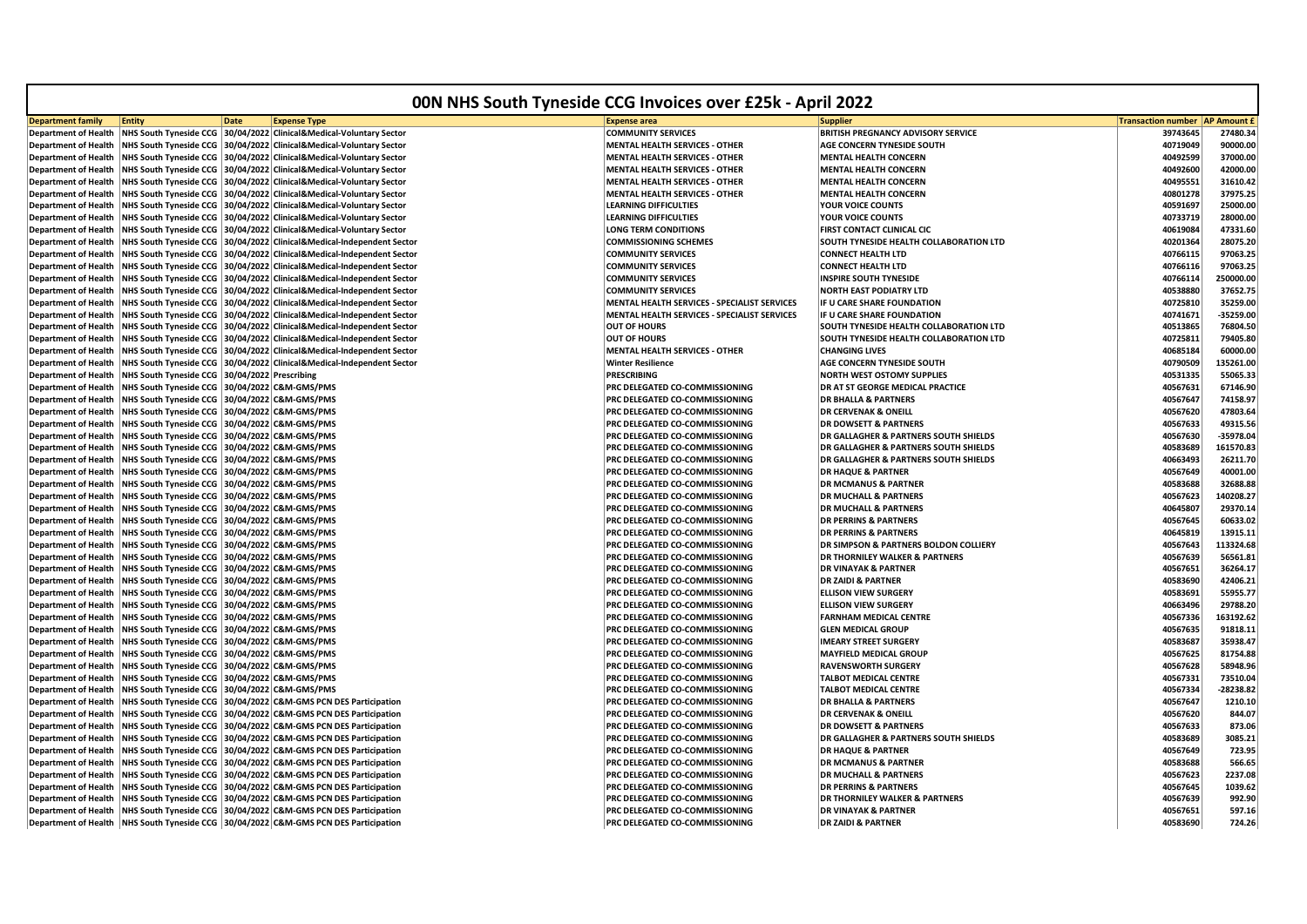|                             |                                                       |             |                                                                                            | 00N NHS South Tyneside CCG Invoices over £25k - April 2022        |                                                  |                                       |                    |
|-----------------------------|-------------------------------------------------------|-------------|--------------------------------------------------------------------------------------------|-------------------------------------------------------------------|--------------------------------------------------|---------------------------------------|--------------------|
| <b>Department family</b>    | Entity                                                | <b>Date</b> | <b>Expense Type</b>                                                                        | <b>Expense area</b>                                               | <b>Supplier</b>                                  | <b>Transaction number AP Amount f</b> |                    |
| <b>Department of Health</b> |                                                       |             | NHS South Tyneside CCG 30/04/2022 C&M-GMS PCN DES Participation                            | PRC DELEGATED CO-COMMISSIONING                                    | <b>ELLISON VIEW SURGERY</b>                      | 40583691                              | 1050.97            |
| <b>Department of Health</b> |                                                       |             | NHS South Tyneside CCG 30/04/2022 C&M-GMS PCN DES Participation                            | PRC DELEGATED CO-COMMISSIONING                                    | <b>FARNHAM MEDICAL CENTRE</b>                    | 40567336                              | 2720.08            |
| <b>Department of Health</b> |                                                       |             | NHS South Tyneside CCG 30/04/2022 C&M-GMS PCN DES Participation                            | PRC DELEGATED CO-COMMISSIONING                                    | <b>GLEN MEDICAL GROUP</b>                        | 40567635                              | 1678.37            |
| <b>Department of Health</b> |                                                       |             | NHS South Tyneside CCG 30/04/2022 C&M-GMS PCN DES Participation                            | PRC DELEGATED CO-COMMISSIONING                                    | <b>IMEARY STREET SURGERY</b>                     | 40583687                              | 592.94             |
| <b>Department of Health</b> |                                                       |             | NHS South Tyneside CCG 30/04/2022 C&M-GMS PCN DES Participation                            | PRC DELEGATED CO-COMMISSIONING                                    | <b>MAYFIELD MEDICAL GROUP</b>                    | 40567625                              | 1540.82            |
| <b>Department of Health</b> |                                                       |             | NHS South Tyneside CCG 30/04/2022 C&M-GMS PCN DES Participation                            | PRC DELEGATED CO-COMMISSIONING                                    | <b>RAVENSWORTH SURGERY</b>                       | 40567628                              | 993.87             |
| <b>Department of Health</b> |                                                       |             | NHS South Tyneside CCG 30/04/2022 C&M-GMS PCN DES Participation                            | PRC DELEGATED CO-COMMISSIONING                                    | <b>TALBOT MEDICAL CENTRE</b>                     | 40567331                              | 1298.11            |
| <b>Department of Health</b> |                                                       |             | NHS South Tyneside CCG 30/04/2022 C&M-GMS WAF Security Funding                             | <b>PRC DELEGATED CO-COMMISSIONING</b>                             | <b>DR MCMANUS &amp; PARTNER</b>                  | 40583688                              | 5960.00            |
| <b>Department of Health</b> |                                                       |             | NHS South Tyneside CCG 30/04/2022 C&M-GMS WAF Security Funding                             | <b>PRC DELEGATED CO-COMMISSIONING</b>                             | <b>DR ZAIDI &amp; PARTNER</b>                    | 40583690                              | 600.00             |
| <b>Department of Health</b> |                                                       |             | NHS South Tyneside CCG 30/04/2022 C&M-GMS WAF Security Funding                             | PRC DELEGATED CO-COMMISSIONING                                    | <b>IMEARY STREET SURGERY</b>                     | 40583687                              | 4641.00            |
| <b>Department of Health</b> |                                                       |             | NHS South Tyneside CCG 30/04/2022 C&M-GMS WAF Security Funding                             | PRC DELEGATED CO-COMMISSIONING                                    | <b>TALBOT MEDICAL CENTRE</b>                     | 40567331                              | 594.00             |
| <b>Department of Health</b> |                                                       |             | NHS South Tyneside CCG 30/04/2022 C&M-APMS PCN DES Participation                           | PRC DELEGATED CO-COMMISSIONING                                    | DR AT ST GEORGE MEDICAL PRACTICE                 | 40567631                              | 1061.33            |
| <b>Department of Health</b> |                                                       |             | NHS South Tyneside CCG 30/04/2022 C&M-PMS PCN DES Participation                            | <b>PRC DELEGATED CO-COMMISSIONING</b>                             | <b>DR SIMPSON &amp; PARTNERS BOLDON COLLIERY</b> | 40567643                              | 1214.17            |
| <b>Department of Health</b> |                                                       |             | NHS South Tyneside CCG 30/04/2022 C&M- PCN DES CARE COORDINATOR                            | <b>PRC DELEGATED CO-COMMISSIONING</b>                             | <b>DR GALLAGHER &amp; PARTNERS SOUTH SHIELDS</b> | 40583689                              | 6441.31            |
| <b>Department of Health</b> |                                                       |             | NHS South Tyneside CCG 30/04/2022 C&M- PCN DES CARE COORDINATOR                            | PRC DELEGATED CO-COMMISSIONING                                    | <b>DR GALLAGHER &amp; PARTNERS SOUTH SHIELDS</b> | 40663493                              | 7965.39            |
| <b>Department of Health</b> |                                                       |             | NHS South Tyneside CCG 30/04/2022 C&M- PCN DES CARE COORDINATOR                            | PRC DELEGATED CO-COMMISSIONING                                    | <b>ELLISON VIEW SURGERY</b>                      | 40583691                              | 5019.60            |
| <b>Department of Health</b> |                                                       |             | NHS South Tyneside CCG 30/04/2022 C&M- PCN DES CARE COORDINATOR                            | PRC DELEGATED CO-COMMISSIONING                                    | <b>ELLISON VIEW SURGERY</b>                      | 40663496                              | 7253.88            |
|                             |                                                       |             |                                                                                            |                                                                   |                                                  | 40583689                              | 5973.00            |
| <b>Department of Health</b> |                                                       |             | NHS South Tyneside CCG 30/04/2022 C&M-GMS PCN DES Clin Pharmacist                          | <b>PRC DELEGATED CO-COMMISSIONING</b>                             | <b>DR GALLAGHER &amp; PARTNERS SOUTH SHIELDS</b> |                                       |                    |
| <b>Department of Health</b> |                                                       |             | NHS South Tyneside CCG 30/04/2022 C&M-GMS PCN DES Clin Pharmacist                          | PRC DELEGATED CO-COMMISSIONING                                    | <b>DR GALLAGHER &amp; PARTNERS SOUTH SHIELDS</b> | 40663493                              | 5963.00            |
| <b>Department of Health</b> |                                                       |             | NHS South Tyneside CCG 30/04/2022 C&M-GMS PCN DES Clin Pharmacist                          | PRC DELEGATED CO-COMMISSIONING                                    | <b>ELLISON VIEW SURGERY</b>                      | 40583691                              | 7396.00            |
| <b>Department of Health</b> |                                                       |             | NHS South Tyneside CCG 30/04/2022 C&M-GMS PCN DES Clin Pharmacist                          | PRC DELEGATED CO-COMMISSIONING                                    | <b>ELLISON VIEW SURGERY</b>                      | 40663496                              | 5934.00            |
| <b>Department of Health</b> |                                                       |             | NHS South Tyneside CCG 30/04/2022 C&M-GMS PCN DES Physiotherapist                          | PRC DELEGATED CO-COMMISSIONING                                    | <b>DR GALLAGHER &amp; PARTNERS SOUTH SHIELDS</b> | 40583689                              | 9234.20            |
| <b>Department of Health</b> |                                                       |             | NHS South Tyneside CCG 30/04/2022 C&M-GMS PCN DES Physiotherapist                          | PRC DELEGATED CO-COMMISSIONING                                    | DR GALLAGHER & PARTNERS SOUTH SHIELDS            | 40663493                              | 9062.32            |
| <b>Department of Health</b> |                                                       |             | NHS South Tyneside CCG 30/04/2022 C&M-GMS PCN DES Physiotherapist                          | <b>PRC DELEGATED CO-COMMISSIONING</b>                             | <b>ELLISON VIEW SURGERY</b>                      | 40583691                              | 5799.82            |
| <b>Department of Health</b> |                                                       |             | NHS South Tyneside CCG 30/04/2022 C&M-GMS PCN DES Physiotherapist                          | PRC DELEGATED CO-COMMISSIONING                                    | <b>ELLISON VIEW SURGERY</b>                      | 40663496                              | 5803.42            |
| <b>Department of Health</b> |                                                       |             | NHS South Tyneside CCG 30/04/2022 C&M-GMS PCN DES Soc Prescribing                          | PRC DELEGATED CO-COMMISSIONING                                    | DR GALLAGHER & PARTNERS SOUTH SHIELDS            | 40583689                              | 8489.59            |
| <b>Department of Health</b> |                                                       |             | NHS South Tyneside CCG 30/04/2022 C&M-GMS PCN DES Soc Prescribing                          | <b>PRC DELEGATED CO-COMMISSIONING</b>                             | <b>DR GALLAGHER &amp; PARTNERS SOUTH SHIELDS</b> | 40663493                              | 11035.50           |
| <b>Department of Health</b> |                                                       |             | NHS South Tyneside CCG 30/04/2022 C&M-GMS PCN DES Soc Prescribing                          | PRC DELEGATED CO-COMMISSIONING                                    | <b>ELLISON VIEW SURGERY</b>                      | 40583691                              | 9222.60            |
| <b>Department of Health</b> |                                                       |             | NHS South Tyneside CCG 30/04/2022 C&M-GMS PCN DES Soc Prescribing                          | <b>PRC DELEGATED CO-COMMISSIONING</b>                             | <b>ELLISON VIEW SURGERY</b>                      | 40663496                              | 11518.26           |
| <b>Department of Health</b> |                                                       |             | NHS South Tyneside CCG 30/04/2022 C&M-PCN DES CYP Mental Health Practitioner               | PRC DELEGATED CO-COMMISSIONING                                    | <b>DR GALLAGHER &amp; PARTNERS SOUTH SHIELDS</b> | 40583689                              | 4052.36            |
| <b>Department of Health</b> |                                                       |             | NHS South Tyneside CCG 30/04/2022 C&M-PCN DES CYP Mental Health Practitioner               | PRC DELEGATED CO-COMMISSIONING                                    | <b>DR GALLAGHER &amp; PARTNERS SOUTH SHIELDS</b> | 40663493                              | 4052.36            |
| <b>Department of Health</b> |                                                       |             | NHS South Tyneside CCG 30/04/2022 C&M-PCN DES CYP Mental Health Practitioner               | <b>PRC DELEGATED CO-COMMISSIONING</b>                             | <b>ELLISON VIEW SURGERY</b>                      | 40583691                              | 4330.93            |
| <b>Department of Health</b> |                                                       |             | NHS South Tyneside CCG 30/04/2022 C&M-PCN DES CYP Mental Health Practitioner               | <b>PRC DELEGATED CO-COMMISSIONING</b>                             | <b>ELLISON VIEW SURGERY</b>                      | 40663496                              | 4330.93            |
| <b>Department of Health</b> |                                                       |             | NHS South Tyneside CCG 30/04/2022 C&M-PCN DES DIETICIANS                                   | PRC DELEGATED CO-COMMISSIONING                                    | <b>DR GALLAGHER &amp; PARTNERS SOUTH SHIELDS</b> | 40583689                              | 2787.97            |
| <b>Department of Health</b> |                                                       |             | NHS South Tyneside CCG 30/04/2022 C&M-PCN DES DIETICIANS                                   | PRC DELEGATED CO-COMMISSIONING                                    | <b>DR GALLAGHER &amp; PARTNERS SOUTH SHIELDS</b> | 40663493                              | 1392.54            |
| <b>Department of Health</b> |                                                       |             | NHS South Tyneside CCG 30/04/2022 C&M-PCN DES DIETICIANS                                   | PRC DELEGATED CO-COMMISSIONING                                    | <b>ELLISON VIEW SURGERY</b>                      | 40583691                              | 2787.97            |
| <b>Department of Health</b> |                                                       |             | NHS South Tyneside CCG 30/04/2022 C&M-PCN DES DIETICIANS                                   | PRC DELEGATED CO-COMMISSIONING                                    | <b>ELLISON VIEW SURGERY</b>                      | 40663496                              | 1392.54            |
| <b>Department of Health</b> |                                                       |             | NHS South Tyneside CCG 30/04/2022 C&M-PCN DES HEALTH AND WELLBEING COACH                   | PRC DELEGATED CO-COMMISSIONING                                    | <b>DR GALLAGHER &amp; PARTNERS SOUTH SHIELDS</b> | 40583689                              | 1943.87            |
| <b>Department of Health</b> |                                                       |             | NHS South Tyneside CCG 30/04/2022 C&M-PCN DES HEALTH AND WELLBEING COACH                   | PRC DELEGATED CO-COMMISSIONING                                    | <b>DR GALLAGHER &amp; PARTNERS SOUTH SHIELDS</b> | 40663493                              | 2655.35            |
| <b>Department of Health</b> |                                                       |             | NHS South Tyneside CCG 30/04/2022 C&M-PCN DES PHARMACY TECHNICIANS                         | <b>PRC DELEGATED CO-COMMISSIONING</b>                             | <b>DR GALLAGHER &amp; PARTNERS SOUTH SHIELDS</b> | 40583689                              | 1310.00            |
| <b>Department of Health</b> |                                                       |             | NHS South Tyneside CCG 30/04/2022 C&M-PCN DES PHARMACY TECHNICIANS                         | PRC DELEGATED CO-COMMISSIONING                                    | <b>DR GALLAGHER &amp; PARTNERS SOUTH SHIELDS</b> | 40663493                              | 1306.50            |
| <b>Department of Health</b> |                                                       |             | NHS South Tyneside CCG 30/04/2022 C&M-PCN DES PHARMACY TECHNICIANS                         | PRC DELEGATED CO-COMMISSIONING                                    | <b>ELLISON VIEW SURGERY</b>                      | 40583691                              | 1310.00            |
| <b>Department of Health</b> |                                                       |             | NHS South Tyneside CCG 30/04/2022 C&M-PCN DES PHARMACY TECHNICIANS                         | PRC DELEGATED CO-COMMISSIONING                                    | <b>ELLISON VIEW SURGERY</b>                      | 40663496                              | 1306.50            |
| <b>Department of Health</b> |                                                       |             | NHS South Tyneside CCG 30/04/2022 C&M-PCN DES PODIATRIST                                   | PRC DELEGATED CO-COMMISSIONING                                    | <b>DR GALLAGHER &amp; PARTNERS SOUTH SHIELDS</b> | 40583689                              | 1659.40            |
| <b>Department of Health</b> |                                                       |             | NHS South Tyneside CCG 30/04/2022 C&M-PCN DES PODIATRIST                                   | PRC DELEGATED CO-COMMISSIONING                                    | <b>DR GALLAGHER &amp; PARTNERS SOUTH SHIELDS</b> | 40663493                              | 1584.78            |
| <b>Department of Health</b> |                                                       |             | NHS South Tyneside CCG 30/04/2022 C&M-PCN DES PODIATRIST                                   | PRC DELEGATED CO-COMMISSIONING                                    | <b>ELLISON VIEW SURGERY</b>                      | 40583691                              | 1382.82            |
| <b>Department of Health</b> |                                                       |             | NHS South Tyneside CCG 30/04/2022 C&M-PCN DES PODIATRIST                                   | PRC DELEGATED CO-COMMISSIONING                                    | <b>ELLISON VIEW SURGERY</b>                      | 40663496                              | 1320.19            |
| <b>Department of Health</b> |                                                       |             | NHS South Tyneside CCG 30/04/2022 C&M-PCN DES Trainee Nursing Associate                    | PRC DELEGATED CO-COMMISSIONING                                    | <b>DR GALLAGHER &amp; PARTNERS SOUTH SHIELDS</b> | 40583689                              | 4214.70            |
| <b>Department of Health</b> |                                                       |             | NHS South Tyneside CCG 30/04/2022 C&M-PCN DES Trainee Nursing Associate                    | <b>PRC DELEGATED CO-COMMISSIONING</b>                             | <b>DR GALLAGHER &amp; PARTNERS SOUTH SHIELDS</b> | 40663493                              | 6341.22            |
|                             |                                                       |             |                                                                                            |                                                                   |                                                  |                                       |                    |
| <b>Department of Health</b> |                                                       |             | NHS South Tyneside CCG 30/04/2022 C&M-PCN DES Trainee Nursing Associate                    | PRC DELEGATED CO-COMMISSIONING                                    | <b>ELLISON VIEW SURGERY</b>                      | 40583691                              | 2059.47<br>2070.48 |
| <b>Department of Health</b> |                                                       |             | NHS South Tyneside CCG 30/04/2022 C&M-PCN DES Trainee Nursing Associate                    | PRC DELEGATED CO-COMMISSIONING                                    | <b>ELLISON VIEW SURGERY</b>                      | 40663496                              |                    |
| <b>Department of Health</b> |                                                       |             | NHS South Tyneside CCG 30/04/2022 Clinical&Medical-Othe Public Sector                      | CHILD AND ADOLESCENT MENTAL HEALTH                                | <b>SOUTH TYNESIDE COUNCIL</b>                    | 40719050                              | 67600.00           |
| <b>Department of Health</b> |                                                       |             | NHS South Tyneside CCG 30/04/2022 Clinical&Medical-Othe Public Sector                      | <b>COMMUNITY SERVICES</b>                                         | SOUTH TYNESIDE COUNCIL                           | 40583895                              | 60833.33           |
| <b>Department of Health</b> |                                                       |             | NHS South Tyneside CCG 30/04/2022 Clinical&Medical-Othe Public Sector                      | <b>MENTAL HEALTH SERVICES - OTHER</b>                             | <b>SOUTH TYNESIDE COUNCIL</b>                    | 40719051                              | 52000.00           |
| <b>Department of Health</b> |                                                       |             | NHS South Tyneside CCG 30/04/2022 Cont Care- Adult 100% Fully Funded                       | CHC ADULT FULLY FUNDED                                            | <b>ONE TIME SUPPLIER</b>                         | 40684724                              | 28607.59           |
| <b>Department of Health</b> |                                                       |             | NHS South Tyneside CCG 30/04/2022 Cont Care- Adult 100% Fully Funded                       | CHC ADULT FULLY FUNDED                                            | <b>SOUTH TYNESIDE COUNCIL</b>                    | 40583897                              | 1750000.00         |
| <b>Department of Health</b> | NHS South Tyneside CCG 30/04/2022 Cont Care- Children |             |                                                                                            | <b>CHC CHILDREN</b>                                               | <b>SOUTH TYNESIDE COUNCIL</b>                    | 40583899                              | 225000.00          |
|                             |                                                       |             | Department of Health   NHS South Tyneside CCG   30/04/2022 Services From Local Authorities | CONTINUING HEALTHCARE ASSESSMENT & SUPPORT SOUTH TYNESIDE COUNCIL |                                                  | 40583901                              | 25000.00           |